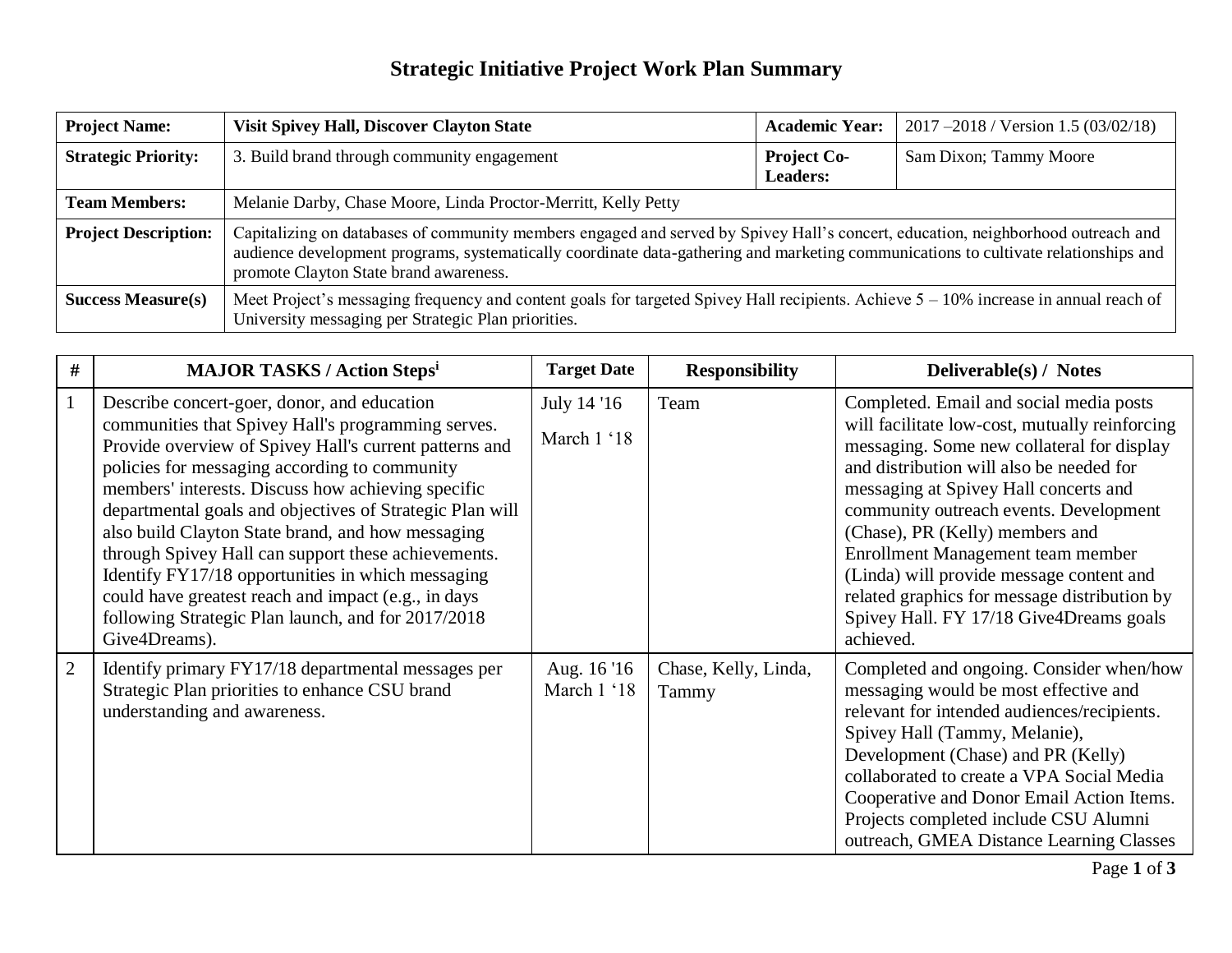## **Strategic Initiative Project Work Plan Summary**

| #              | <b>MAJOR TASKS / Action Stepsi</b>                                                                                                                                                                                                                                                                                                            | <b>Target Date</b>                       | <b>Responsibility</b>                            | Deliverable(s) / Notes                                                                                                                                                                                                                                                                                     |
|----------------|-----------------------------------------------------------------------------------------------------------------------------------------------------------------------------------------------------------------------------------------------------------------------------------------------------------------------------------------------|------------------------------------------|--------------------------------------------------|------------------------------------------------------------------------------------------------------------------------------------------------------------------------------------------------------------------------------------------------------------------------------------------------------------|
|                |                                                                                                                                                                                                                                                                                                                                               |                                          |                                                  | and the "Clara Meets Robert" piano<br>fundraising campaign.                                                                                                                                                                                                                                                |
| 3              | Match messages relevant to Spivey Hall contacts by<br>completing Messaging Matrix                                                                                                                                                                                                                                                             | Aug. 16 '16<br>March 1 '18               | Team, in team<br>meeting                         | Completed Messaging Matrix indicates basic<br>message content, timing, and medium.<br>Expanded Matrix to include messaging to<br>internal and external sources.                                                                                                                                            |
| $\overline{4}$ | Articulate Project's FY17/18 messaging plan for Spivey<br>Hall by message, month, and medium                                                                                                                                                                                                                                                  | Sept. 1 '16<br>March 1 '18               | Tammy, Melanie                                   | Completed. Messaging plan includes due<br>dates for deliverables from Project partners.<br>Communications include Education outreach<br>(That Viola Kid and U.S. Army Band)<br>partnerships with local school systems and<br>Veterans community groups.                                                    |
| 5              | Ensure that University website pages to which initial<br>Spivey Hall electronic messaging and social media<br>posts can be linked are ready and updated with relevant<br>content.                                                                                                                                                             | Sept. 30 '16<br>March 1 '18              | Chase, Kelly, Linda                              | Completed. Visits to departmental web pages<br>communicate strategic priorities and<br>opportunities for community engagement<br>that also build Clayton State brand<br>awareness and understanding. Revision and<br>updates to both Spivey Hall and University<br>web pages are completed and successful. |
| 6              | STRATEGIC PLAN 2022 FORMALLY LAUNCHED                                                                                                                                                                                                                                                                                                         | Early Oct.<br>'16 date<br><b>TBC</b>     | President's Office/<br>University<br>Advancement | Completed and ongoing.                                                                                                                                                                                                                                                                                     |
| $\overline{7}$ | With content/links/graphics supplied by University<br>Advancement and Enrollment Management, Spivey<br>Hall implements Project messaging for November 2016<br>through June 2017, quantifying emails sent and opened,<br>link click-throughs, website hits, net email list growth,<br>and collateral distributed, as well as measures relevant | Late Oct.<br>'16 through<br>late May '17 | Tammy, Melanie,<br>Chase, Kelly, Linda           | Completed and ongoing for FY18. Monthly<br>Spivey Hall email blasts, social media posts;<br>collateral distributed at Spivey Hall Spivey<br>Hall Friends Council events, and via bulk<br>mailings, as well as at Enrollment                                                                                |